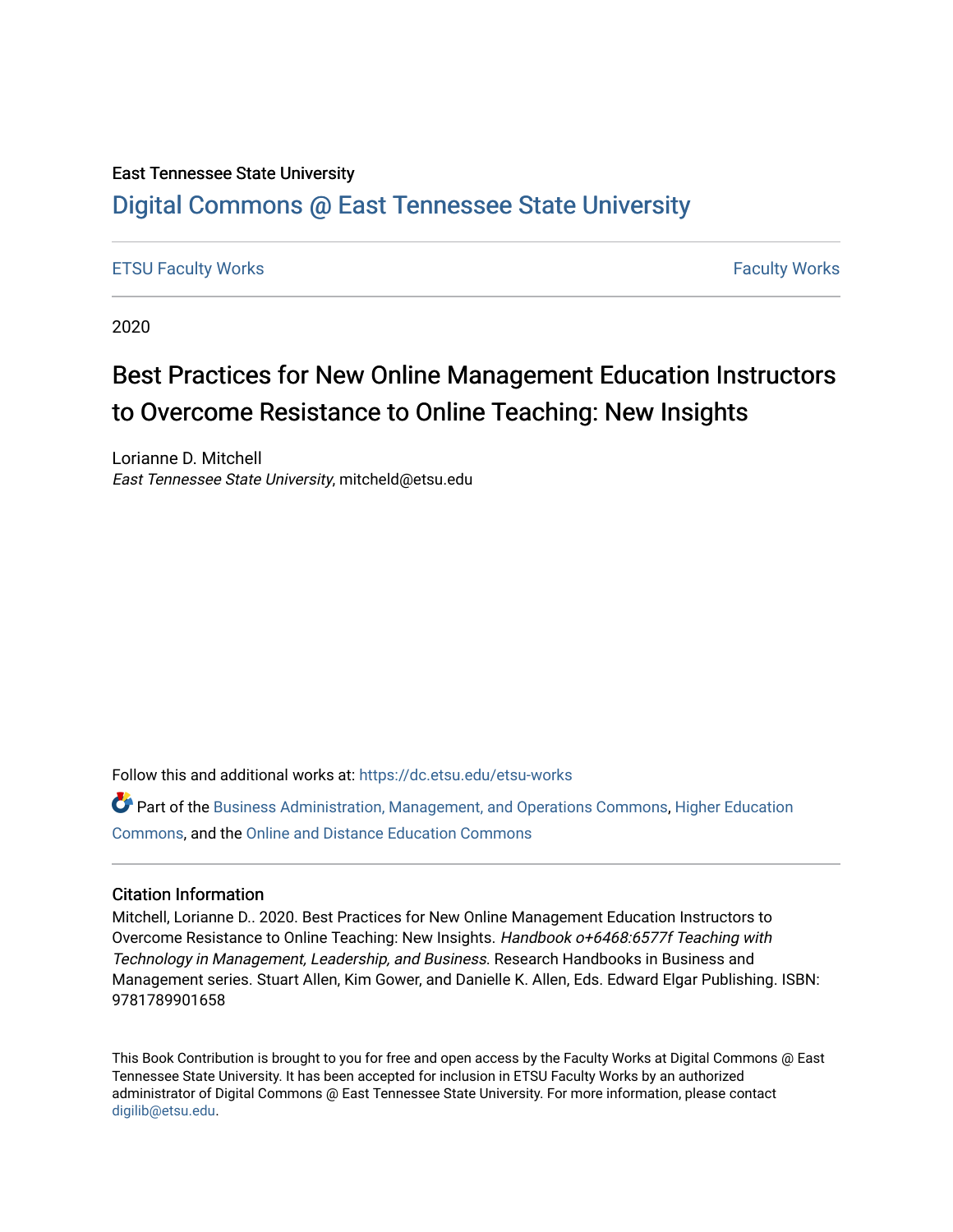# Best Practices for New Online Management Education Instructors to Overcome Resistance to Online Teaching: New Insights

# Copyright Statement

This is a draft chapter/article. The final version will be available in Handbook of Teaching with Technology in Management, Leadership, and Business edited by Stuart Allen, Kim Gower, and Danielle K. Allen, forthcoming September 2020, Edward Elgar Publishing Ltd.

The material cannot be used for any other purpose without further permission of the publisher, and is for private use only.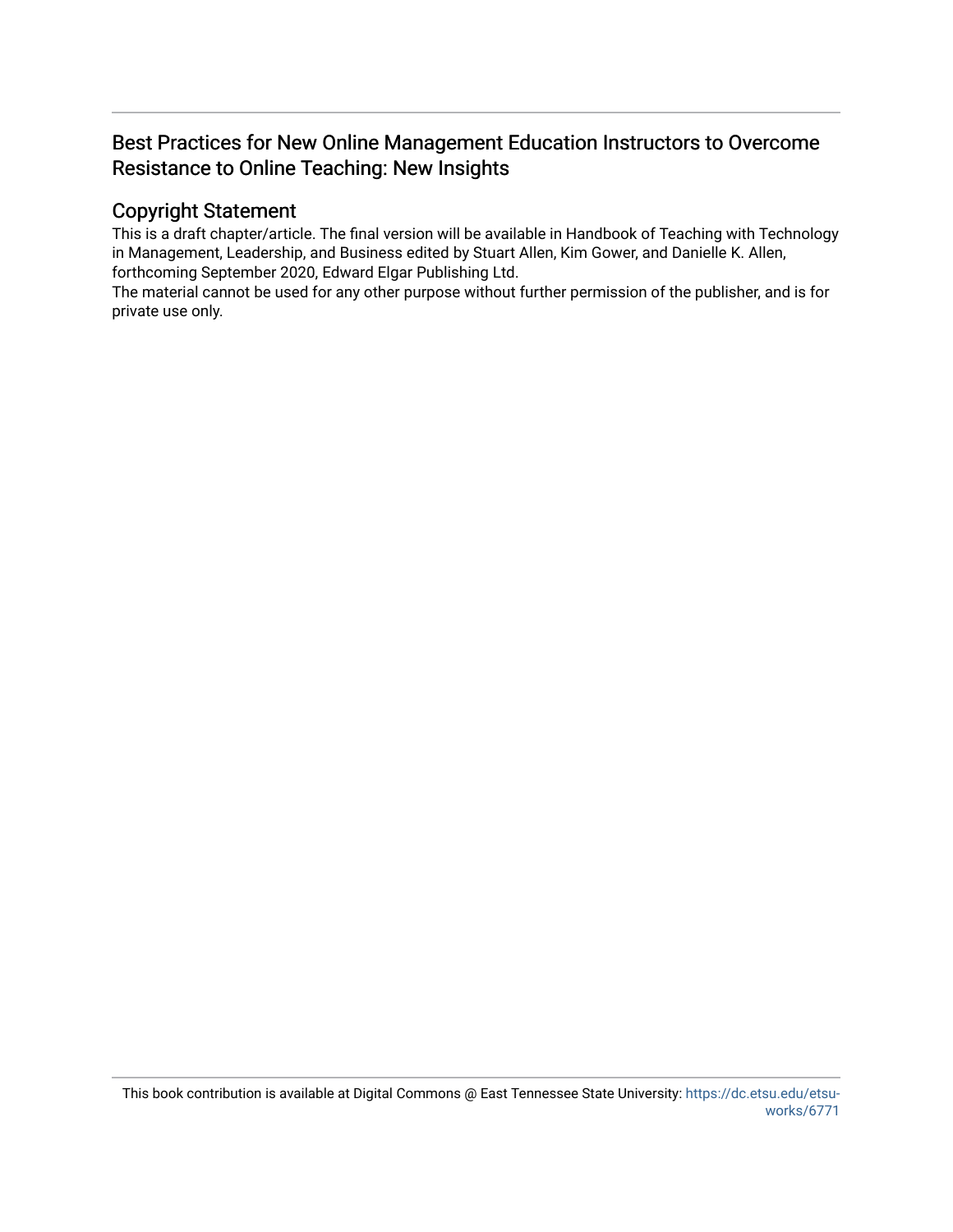# **Best Practices for New Online Management Education Instructors to Overcome Resistance to Online Teaching: New Insights**

#### Lorianne D. Mitchell

Enrollment in online courses has increased rapidly in the last two decades, and exponentially in the last few years (Seaman, Allen, & Allen, 2018) as part of an e-revolution, especially in business schools (Kumar, Kumar, Palvia, & Verma, 2019), in which access to and use of information technology has become widespread. Instructors are one of the most important variables in online teaching as they function as the source of content for, and facilitators of, the online course. Some faculty, however, are ambivalent about teaching online for a variety of reasons (Mitchell, Parlamis, & Claiborne, 2015), and this ambivalence can be the impetus for the failure of the online course implementation. In addition, although research ("No significant difference", n.d.) demonstrates that learning in online classes is comparable to learning in onground courses, instructors' attitudes toward online teaching remain divided.

In this chapter, I offer a brief review of Mitchell et al. (2015) and its general recommendations for management educators to help overcome their resistance to online teaching. I then expand upon what was previously written by sharing specific recommendations and resources focused on faculty, and for administrators to use with faculty, as they attempt the change to online teaching. To this end, I begin with a discussion of the notion of fit in the context of selecting faculty with a particular set of characteristics that are best suited to teaching online courses. The next portion of the chapter offers a research-derived list of best practices for new online instructors – addressing both hard and soft issues. Next, the discussion continues with a brief review of additional factors pertinent to teaching online but not included in the previous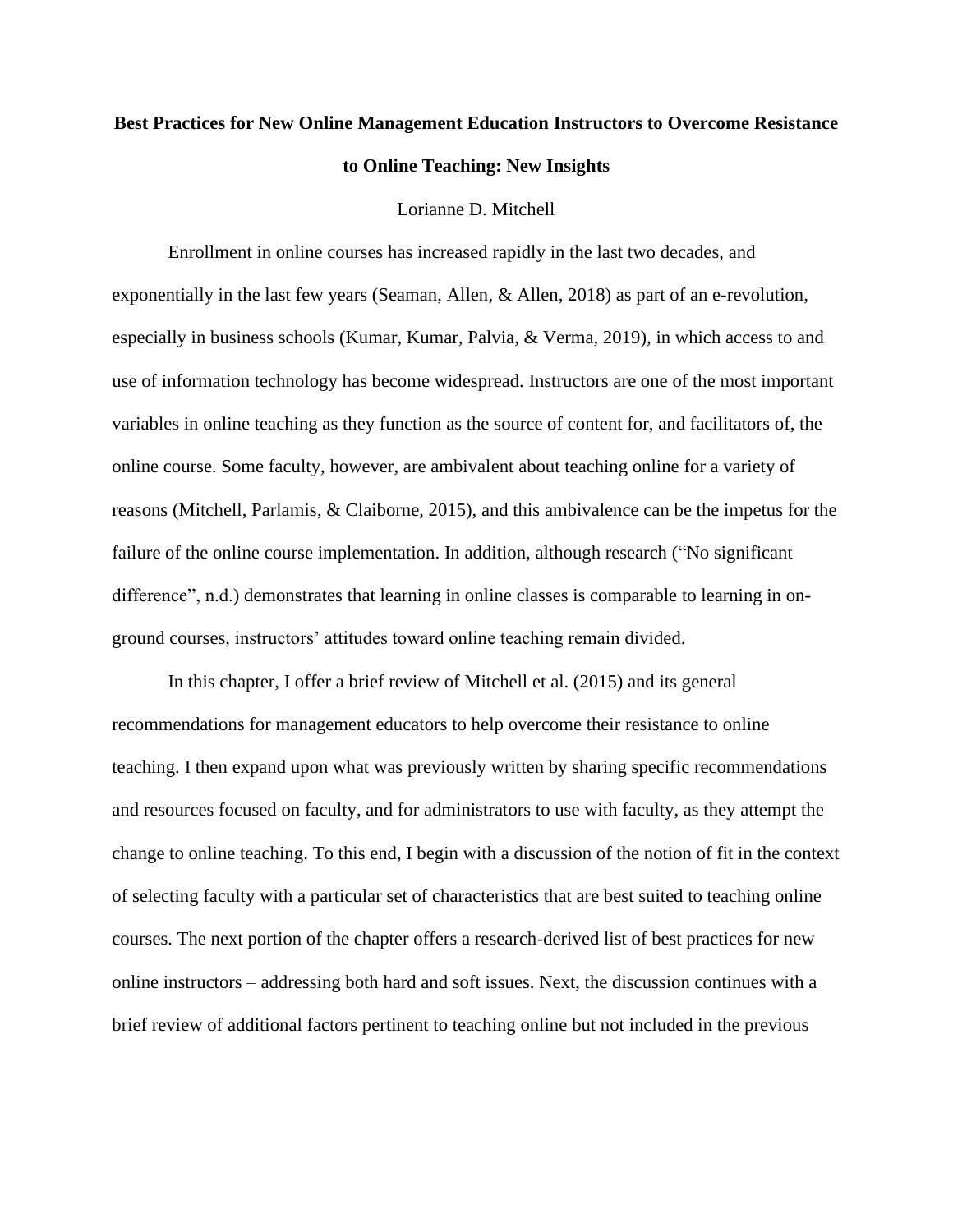list. This will include topics gleaned both from research and over a decade and a half of personal online and hybrid experience as a management educator.

### **Brief Review of Previous Literature**

In the inspiration for this chapter (Mitchell et al., 2015), the authors addressed the ambivalence their audience (management education faculty) sometimes experience when facing the change from teaching in a traditional classroom environment to teaching online or via the internet. After giving a brief history and then identifying faculty as central to the planned change towards online learning, Mitchell et al. proposed four common sources of faculty resistance to teaching online: 1) cultural assumptions and values; 2) fears of the unknown, loss, and failure; 3) fear of disruption of interpersonal relationships; and 4) concerns about the external impact. The authors then identified an individual-level framework for addressing resistance to this unique type of change, one that differed from others used previously for change driven by the organization, rather than driven by the individual, namely, the Transtheoretical Model of Change (TTM; Prochaska, Redding, & Evers, 2008).

The TTM lays out a framework consisting of three interrelated dimensions: temporal (includes 6 stages that specify *when* to change), cognitive-behavioral (contains 10 processes that specify *how* to change – cognitively, emotionally and behaviorally), and individual difference (considerations of individuals' *decisional balance* and *self-efficacy* when making the change decision) and, fundamentally posits that these three dimensions must be addressed interactively for change to occur (Prochaska, Redding, & Evers, 2008). As a result, the Mitchell et al. (2015) article was unique in that it proposed ways to overcome faculty avoidance to teaching online including: a) giving voice to the concerns some faculty have regarding teaching online (Kumar et al., 2019); b) placing faculty squarely at the core of the effort to increase and improve online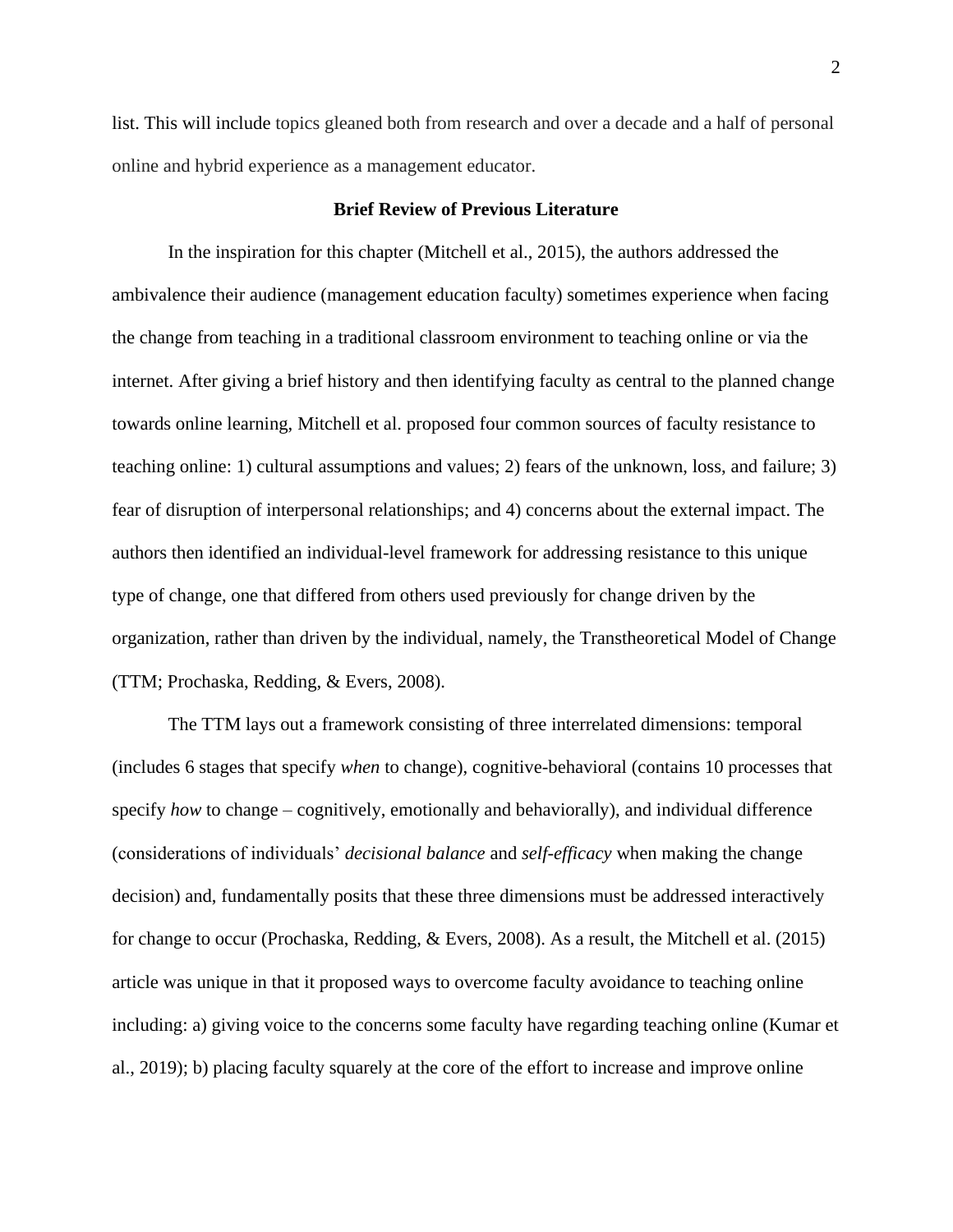learning; and c) proposing an existing framework (TTM) used traditionally for changing

individual behavior. TTM can be adapted and adopted to provide direction and assist in

overcoming personal factors contributing to faculty ambivalence or resistance (Table 1).

# **Table 1.**

TTM-based Recommendations for Faculty

|           | <b>Stages</b>                                  |                      |                              |        |             |             |
|-----------|------------------------------------------------|----------------------|------------------------------|--------|-------------|-------------|
|           | Precontemplation                               | Contemplation        | Preparation                  | Action | Maintenance | Termination |
|           | <b>Consciousness Raising:</b> communicate a    |                      |                              |        |             |             |
|           | clear message: personalize faculty role;       |                      |                              |        |             |             |
|           | validate faculty fears and concerns (sources   |                      |                              |        |             |             |
|           | of resistance); clarify pros, cons             |                      |                              |        |             |             |
|           | <b>Dramatic Relief:</b> encourage faculty to   |                      |                              |        |             |             |
|           | express and release negative emotions via      |                      |                              |        |             |             |
|           | sharing and role play                          |                      |                              |        |             |             |
|           | <b>Environmental Reevaluation:</b> provide     |                      |                              |        |             |             |
|           | enrollment and demand statistics for online    |                      |                              |        |             |             |
|           | and traditional courses, enrollment trends for |                      |                              |        |             |             |
|           | traditional and online institutions;           |                      |                              |        |             |             |
|           | benchmark similar institutions                 |                      |                              |        |             |             |
|           |                                                |                      | Self-Reevaluation: revise    |        |             |             |
|           |                                                |                      | institutional policies to    |        |             |             |
| Processes |                                                |                      | include online teaching as   |        |             |             |
|           |                                                |                      | part of faculty identity;    |        |             |             |
|           |                                                |                      | support colloquia, seminars  |        |             |             |
|           |                                                |                      | and conferences for faculty  |        |             |             |
|           |                                                |                      | from other institutions to   |        |             |             |
|           |                                                |                      | share online teaching's      |        |             |             |
|           |                                                |                      | impact on their identity     |        |             |             |
|           |                                                |                      | Self-Liberation: establish a |        |             |             |
|           |                                                |                      | system that will: (1) train  |        |             |             |
|           |                                                |                      | and (2) support faculty in   |        |             |             |
|           |                                                | executing new online |                              |        |             |             |
|           |                                                |                      | teaching skills              |        |             |             |
|           |                                                |                      |                              |        |             | Not         |
|           |                                                |                      |                              |        |             | Applicable  |

 *Notes.* Table from Mitchell et al. (2015). Reprinted with permission from SAGE Publications.

The first three process recommendations by Mitchell et al. (2015) primarily address creating faculty readiness *for* change during the precontemplation and contemplation stages of the temporal dimension of TTM (Prochaska, Redding, & Evers, 2008). These include: 1) engaging faculty in *consciousness raising* (e.g., a list of pros and cons of online teaching) by validating their fears and concerns; 2) engaging faculty in *dramatic relief*, such as through the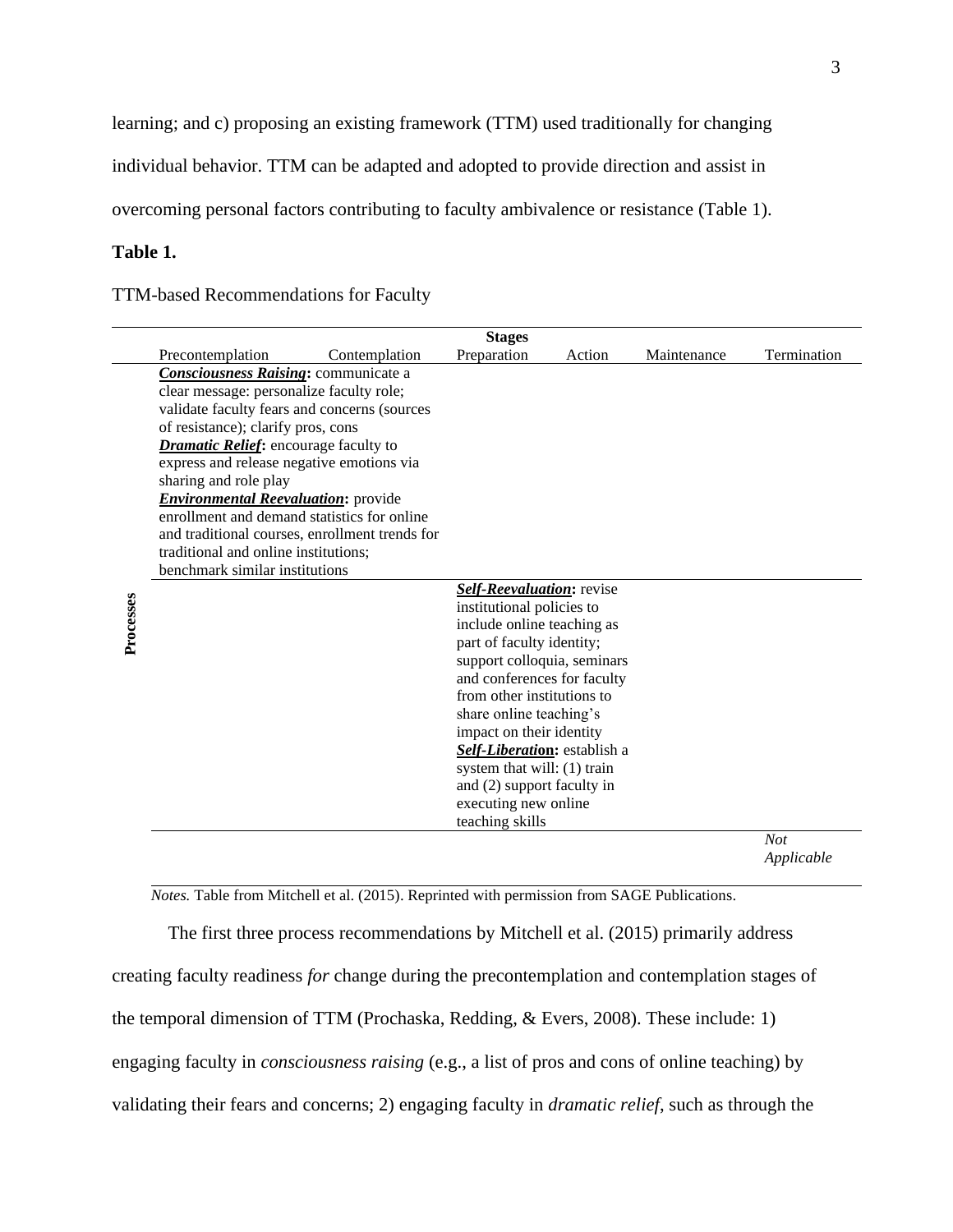sharing of their concerns about online education (or by taking an online course themselves), to help release some of their negative perceptions of online teaching; and 3) engaging faculty in *environmental-reevaluation* such as by the sharing of enrollment trends and data regarding the high demand for online classes (Mitchell et al., 2015). There is a preponderance of research evidence supporting each of these three recommendations – especially the third one, as summarized in the introduction of this chapter. Therefore, it is the onus of administrators to gather and present said evidence to faculty before proceeding to the next stages of change.

The latter three process recommendations, outlined below, occur in the preparation and action stages of TTM (Prochaska, Redding, & Evers, 2008) and pertain to faculty readiness *to* change. These recommendations are: 4) assisting faculty in *self-reevaluation* so that online teaching becomes a natural part of the visualization of what it means to be a professor; 5) assisting faculty in the *self-liberation* process by establishing a system that imparts new skills via the training of new online faculty; and 6) assisting faculty in the *self-liberation* process by continually supporting new online faculty in exercising their increased *self-efficacy* (Mitchell et al., 2015).

Each of the proceeding sections will be framed loosely within the context of these six TTM-based recommendations – but with a greater focus on the three preparation and action recommendations.

#### **Personal Characteristics and Behaviors of Successful Online Faculty**

The topic of personal characteristics was introduced in the Mitchell et al. (2015) article in reference to recommendations for the *self-liberation* process – specifically, self-efficacy. However, personal characteristics may also play a part in recommendations 1) through 5).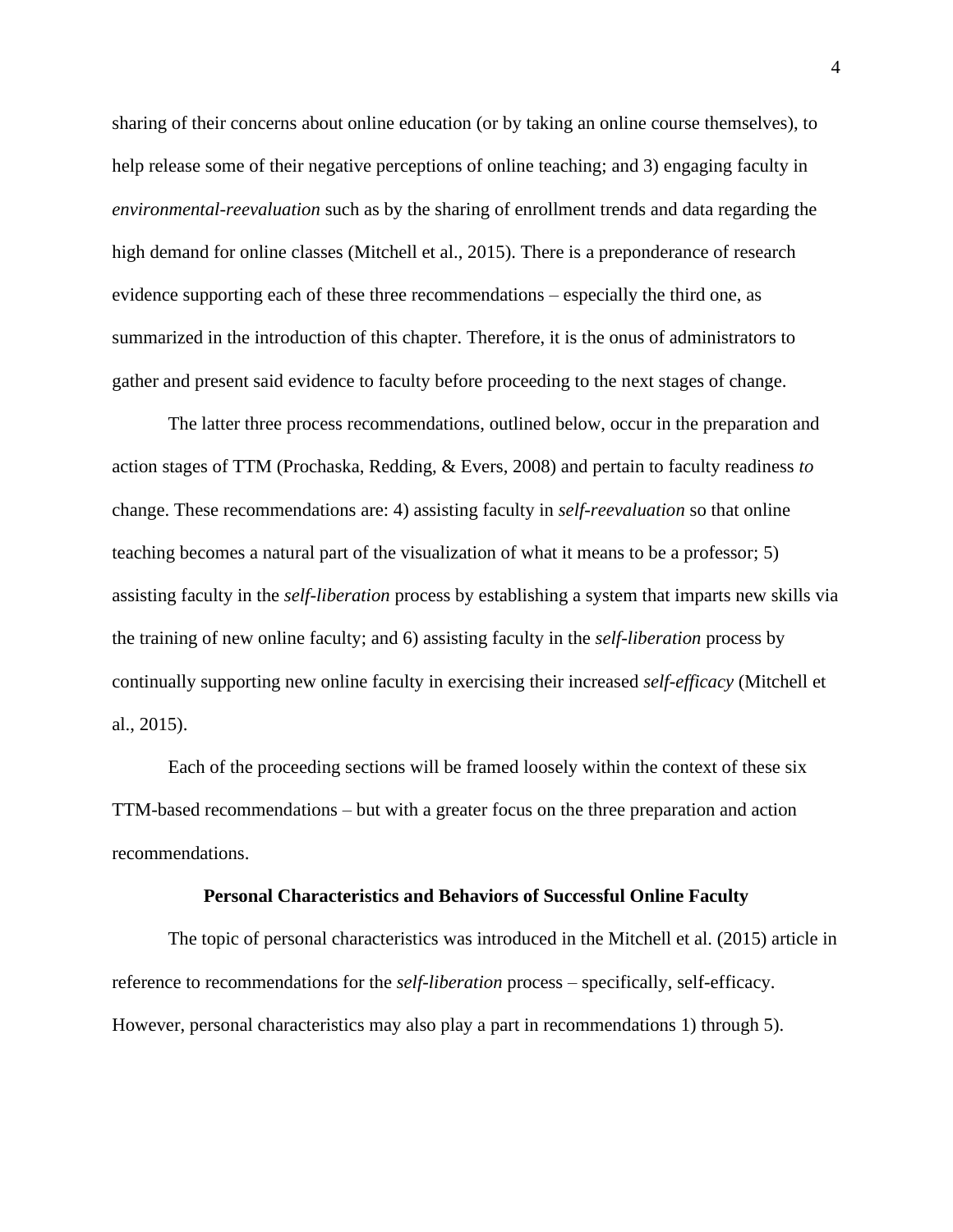*Self-efficacy.* One personal characteristic is self-efficacy – particularly computer-selfefficacy overall (Dunbar & Melton, 2018) or self-efficacy with the chosen online learning management system (e.g., Canvas, D2L, Blackboard) through which the course is administered (Zheng et al., 2018). Veteran online faculty often have developed high self-efficacy in this domain; however, Dunbar and Melton (2018) reported that receiving further training in seminars, workshops, and courses increased faculty confidence in their ability to use the computer to administer courses, resulting in the development of higher quality courses and improved student learning. Faculty self-efficacy also increased when instructors perceived organizational support for online learning (Zheng et al., 2018).

*Self-disclosure.* One behavior in which successful online faculty engage is self-disclosure – in the context of increasing students' perception of the instructor's online social presence, which in turn leads to increased perceptions of learning acquisition (Song, Kim, & Park, 2019). To increase social presence through self-disclosure veteran online management educators participate in online discussion boards. For instance, in the beginning of the term, an instructor can post a brief introductory video message. In this message, the instructor may share personal or professional information with students such as their educational background, research interests, and hobbies. Students like to discover who their professors are as individuals – that they are human also. The instructor may also then comment on each individual student's initial discussion thread, welcoming the student to the course and commenting on, or asking a question about, something distinctive in the student's post. This demonstrates that the instructor reads every student's post and makes each student feel seen as an individual.

Another example of self-disclosure is for the instructor to share personal examples as they apply to course material. For instance, while discussing the subject of conflict the instructor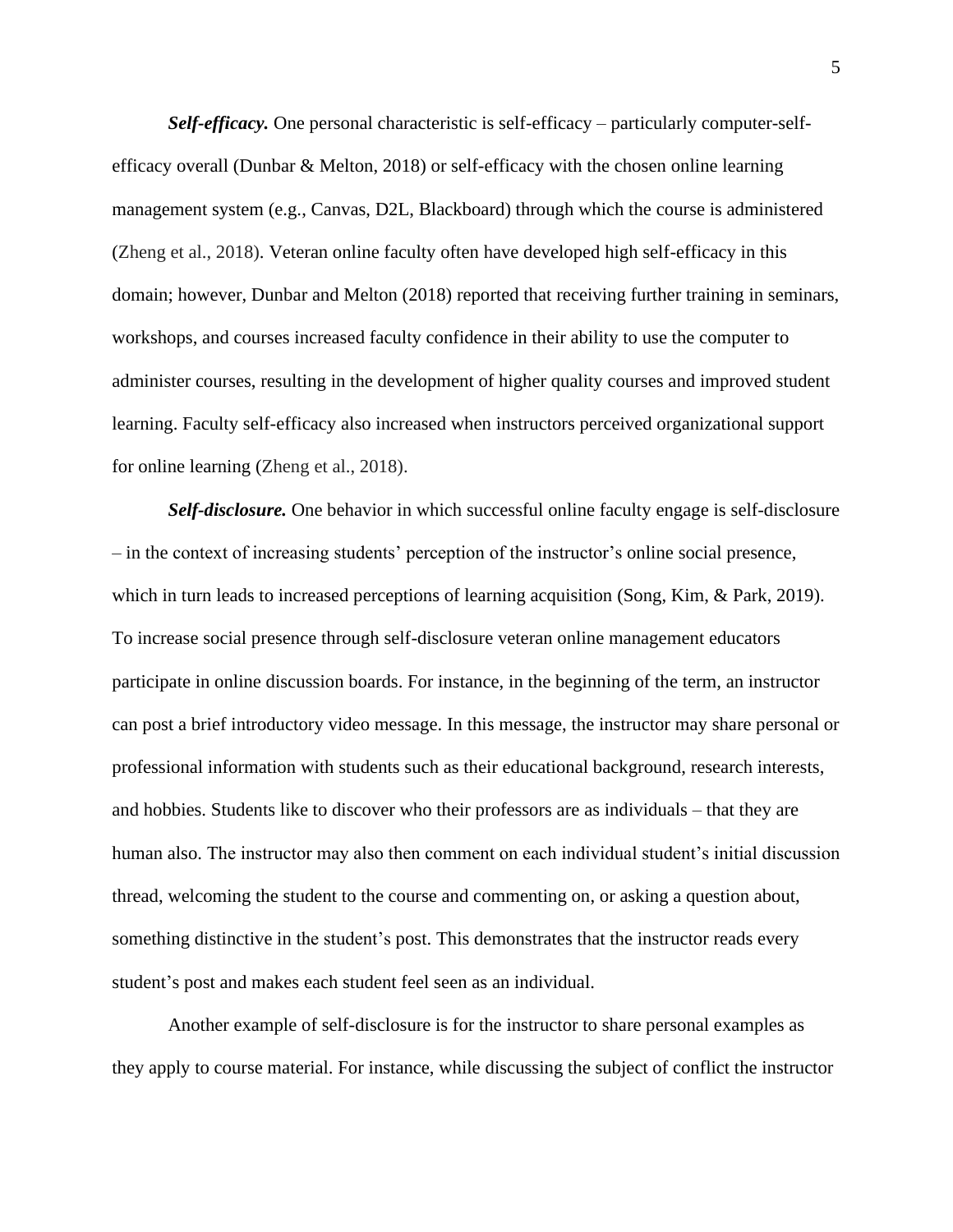may share conflicts he or she experienced in a previous career or leadership role. Or, the instructor may share personal experiences during his or her travels while discussing ethnocentrism and globalization.

### **Best Practices for New Online Management Education Faculty**

An initial search of most research databases and Internet sources yields multiple results for online course development checklists. Nonetheless, many schools offering online classes have yet to establish and enforce the use of a robust set of standards for online course creation (e.g., Quality Matters standards). In fact, like many veteran online instructors, I was never offered any formal training on how to correctly develop an online course before teaching my first one many years ago. As a proven effective on-ground instructor, I was offered the opportunity to teach online but was required to quickly get a course 'up and running', so I hastily converted my on-ground course materials to an online format. It was not until later, through an informal system of trial-and-error and independently seeking out workshops and attending academic conference sessions, that I improved my online courses year after year. A few years later, the university began offering a yearlong course on how to effectively teach online. However, due to limited funding and other institutional resources, only two faculty members from each department were accepted into the course each year.

As many new online faculty soon discover, simply uploading on-ground course materials to an online learning management system is not the best way to approach online teaching. Rather, effective online instruction requires considerations that vary significantly from traditional on-ground education (Baldwin & Ching, 2018). Existing resources to help guide the novice online instructor are often either developed by course design professionals or other online instructors (see Baldwin & Ching, 2018 for a more comprehensive discussion). However, the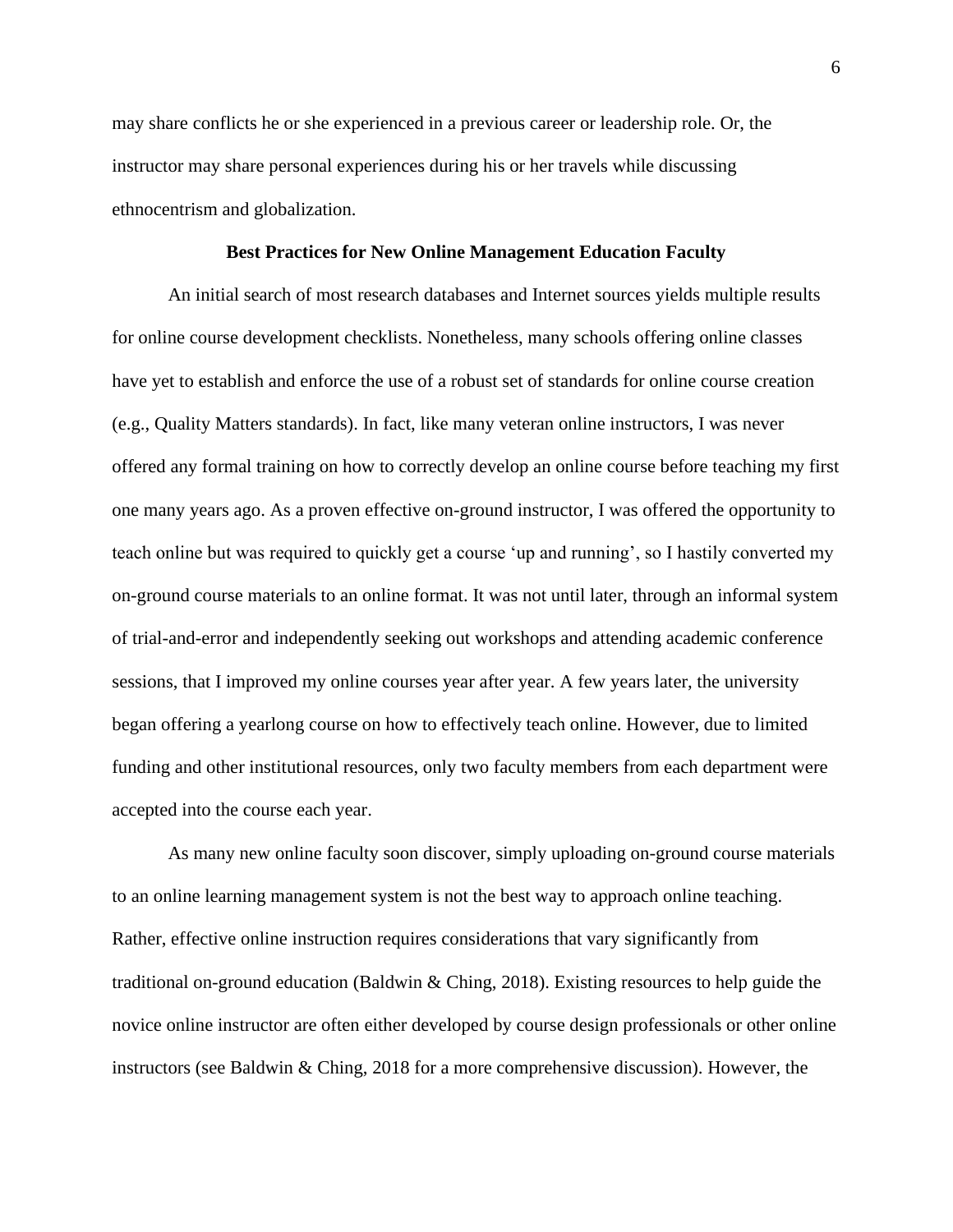faculty member new to online teaching may become easily overwhelmed by the abundance of results from an online search for an online course development checklist.

To this end, Baldwin and Ching (2018) reviewed the empirical literature on online course development, as well as current (created after 2010) checklists with widespread influence, in order to design, develop and test the Online Course Design Checklist (OCDC, henceforth). The OCDC is not meant to be all-inclusive but instead to "encourage course designers to include practices that have the most impact and also the items that may be overlooked" (p. 163). The result is a tool that study participants liked because it is a concise, research-based, simple-to-use checklist that covers most, if not all, of the basic items new online faculty should consider (Baldwin & Ching, 2018).

Table 2. Online Course Design Checklist



*Notes.* OCDC from Baldwin & Ching (2018). 10.7 v22 Downloaded September 9, 2019 from https://sites.google.com/view/onlinecoursedesignchecklist/home. Reprinted with permission.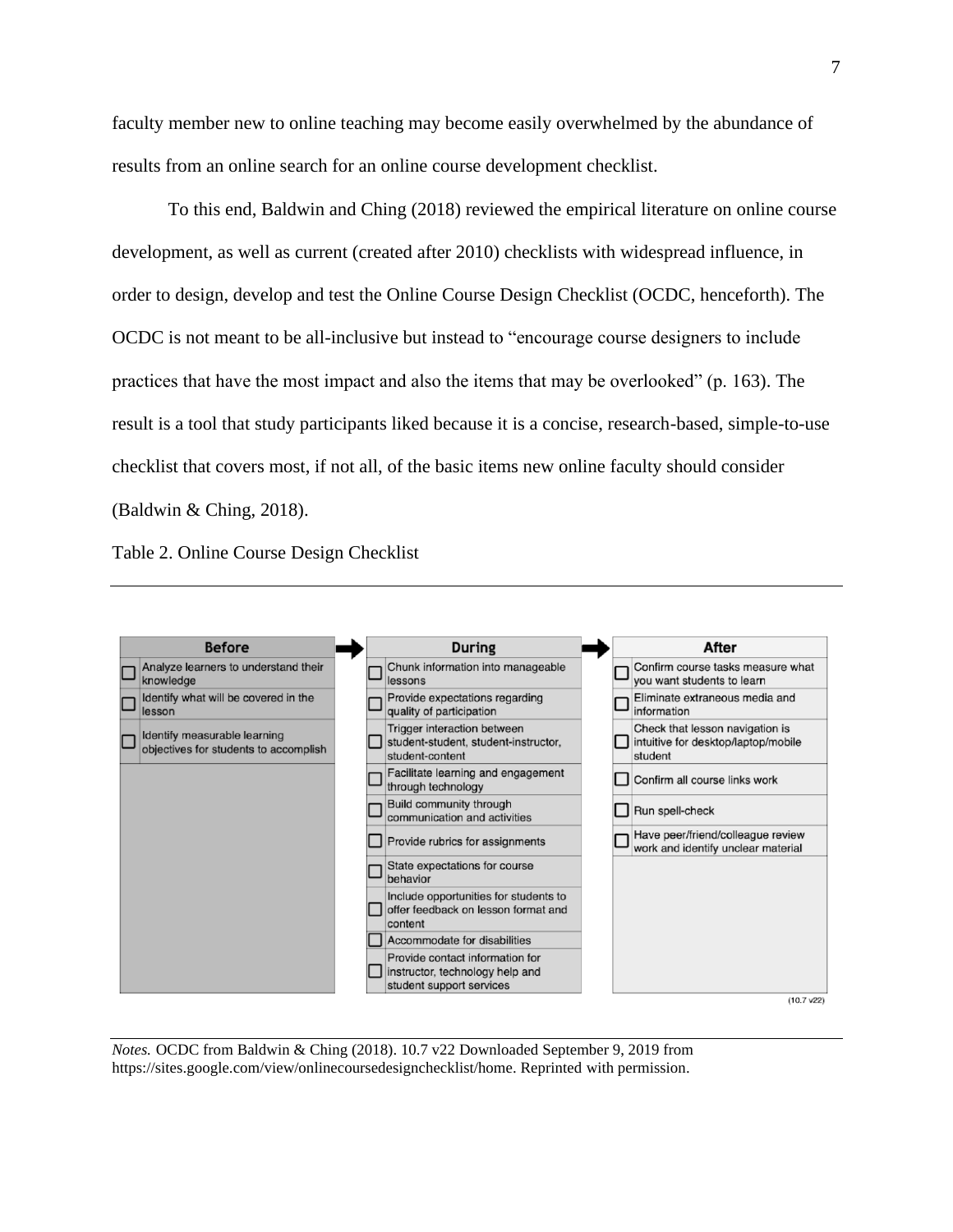There are 19 total items included in the latest 2019 OCDC version (Table 2) and those items are subdivided into three categories according to when they should be addressed in the online course design process. There are three items included for consideration prior to designing the course in the *before-course-design* phase, 10 items for the *during-course-design* phase, and six items for the *after-course-design* phase. To expand upon the OCDC, following are some examples for some of the items in each phase of the checklist.

One item in the 'before course' checklist is "identify measurable learning objectives for students to accomplish" (Baldwin & Ching, 2018, p. 161). Course learning objectives should be included not only in the course syllabus, but also on the course website or the online course learning management system so students are clear on the goals they are striving to reach through their coursework.

Another item in the 'before course' checklist is "analyze learners to understand their knowledge base" (Baldwin & Ching, 2018, p. 161). Instructors can administer a pre-test (or multiple-choice online quiz facilitated and scored by the learning management system) of all course content material at the very beginning of the course to assess students' knowledge baseline and to demonstrate to students what they do not know about the subject matter. This also helps demonstrate the value of taking the course. If a final examination or post-test is administered at the end of the term, containing similar questions to those used on the pre-test, students will clearly see their knowledge acquisition progress in the course.

One item in the 'during course' phase of the checklist is "provide rubrics for assignments" (Baldwin & Ching, 2018, p. 161). Instructors should clearly explain the specific criteria for assessing each assignment. For example, an online discussion assignment rubric may include examples of what constitutes a 'good', 'better', and 'best' level posting. This should be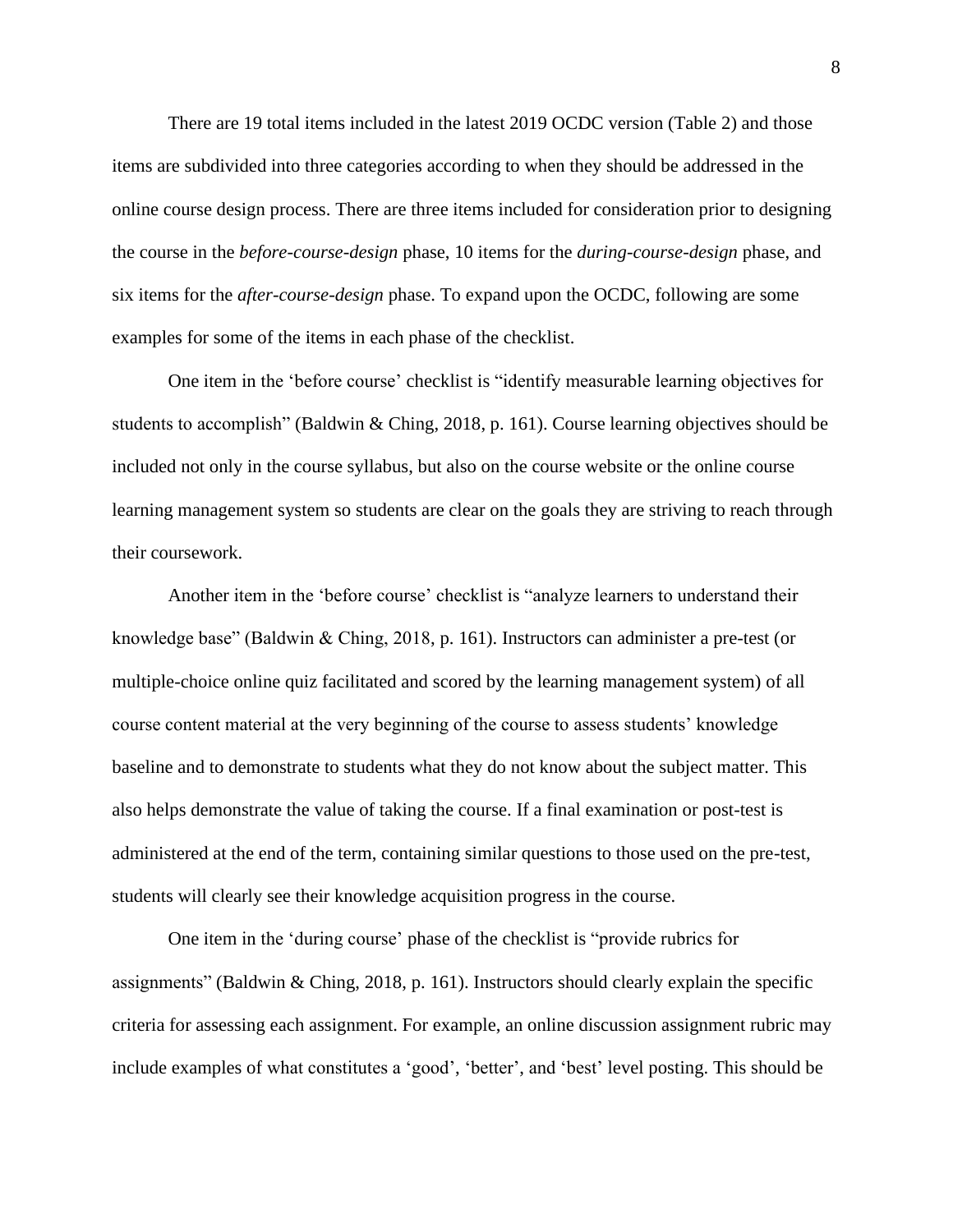both qualitative (what information should the posting include) as well as quantitative (how many points are associated with each level of posting). The objective is that students should be clear on how assignments are graded in the course and how their submission corresponds to their grade.

Another item in the 'during course' phase of the checklist is "build community through communication and activities" (Baldwin & Ching, 2018, p. 161). One way to 'build community' is to require students to respond to the discussion posts of at least two other classmates so that they are interacting with other members of the learning community. Another way is to pair students in the beginning of the course so they can become acquainted with each other and then have them introduce each other in a way other than in a discussion post (e.g., via video, slideshow, or song). Yet another way to build community is to assign students to teams to work on graded assignments.

One item in the 'after course' section of the OCDC is "confirm course tasks measure what you want students to learn", which may be accomplished by another checklist item "have peer/friend/colleague review work and identify unclear material" (Baldwin & Ching, 2018, p. 161). New online instructors may approach a veteran instructor or a subject matter expert willing to review their course material for relevance. Busywork, or meaningless tasks that take up students' time without improving their course-related knowledge, should be eliminated from the course syllabus as required assignments. Additionally, assignments or tasks that fail to fully measure learning objectives should be revised until the individual reviewing the material deems it acceptable.

#### **Other Considerations When Teaching Management Online**

Experienced or veteran online management education faculty may recommend other approaches to assist with teaching online. These may include administering a mandatory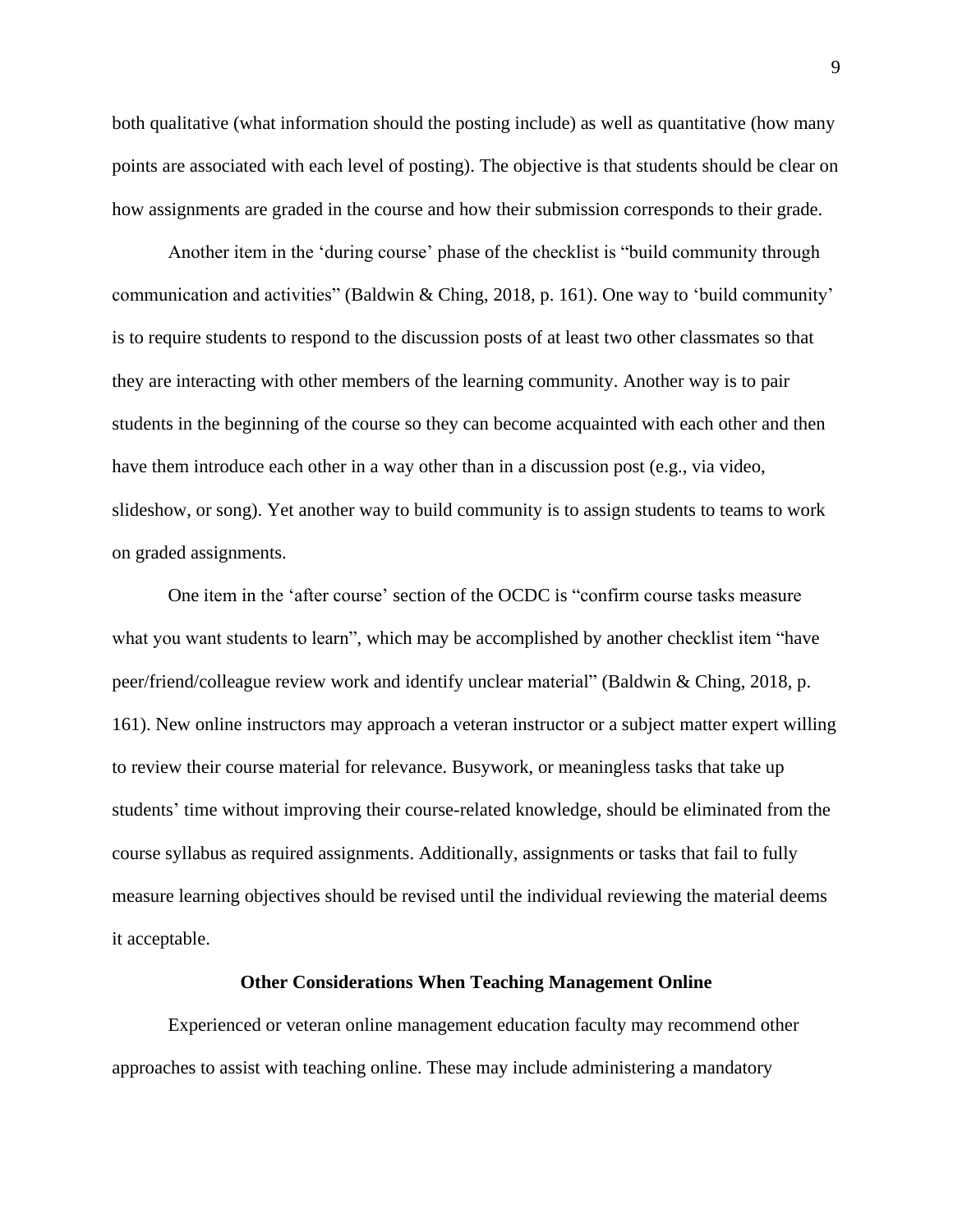assessment of resource materials at the beginning of the course, incorporating experiential learning, and ensuring ongoing engagement.

### **Include a Mandatory Course Orientation Quiz**

One consideration for either the 'before course' or the 'during course' phase is to incorporate a mandatory quiz for all students – a simple 10-item assessment of elements students tend to overlook, become confused about, or just get wrong. The simple act of incorporating a quiz ensures that students review the course materials (e.g., syllabus, syllabus attachment, instructor's introductory video, writing style guide, key library resources) thoroughly and therefore know where to obtain information without depending on faculty to do an overabundance of hand-holding (see Table 3 for examples of quiz items).

### **Table 3.**

Sample Items for a Course Orientation Quiz

- 1. On average, I may expect a response to an email/voicemail I sent to the instructor within  $\cdot$ (Multiple Choice)
- 2. I am required to take the online quizzes/examinations in a campus computer lab so the exam may be proctored. (T/F)
- 3. The official last day of the semester for the 15-Week Session of the Fall 2020 semester is \_\_\_\_\_\_\_\_\_. (Multiple Choice)
- 4. If I miss an assignment, I have 24 hours from the deadline to contact the instructor to request an opportunity to make up the assignment. (T/F)
- 5. According to the University Honor Code, if I know of someone engaging in academic dishonesty, I should \_\_\_\_\_\_\_\_\_\_. (Multiple Choice)
- 6. All assignment due dates and deadlines are for the \_\_\_\_\_\_\_\_\_\_ time zone. (Multiple Choice)
- 7. The highest grade I can earn in this course is an A+. (T/F)
- 8. If I have a disability, I should contact the necessary documents to ensure I have appropriate accommodations for optimal learning. (Multiple Choice)
- 9. If I earn less than a perfect score on this Course Orientation quiz \_\_\_\_\_\_\_\_\_. (Multiple Choice)
- 10. On (D2L/Canvas/Blackboard), I can find assignment rubrics (guidelines/criteria of how each assignment will be graded) by \_\_\_\_\_\_\_\_\_. (Multiple Choice)
- 11. I must visit my chosen business for Assignment #2 by Week of the semester. (Multiple Choice)
- 12. On (D2L/Canvas/Blackboard), I can find the video tutorial on using correct APA writing style by \_\_\_\_\_\_\_\_\_. (Multiple Choice)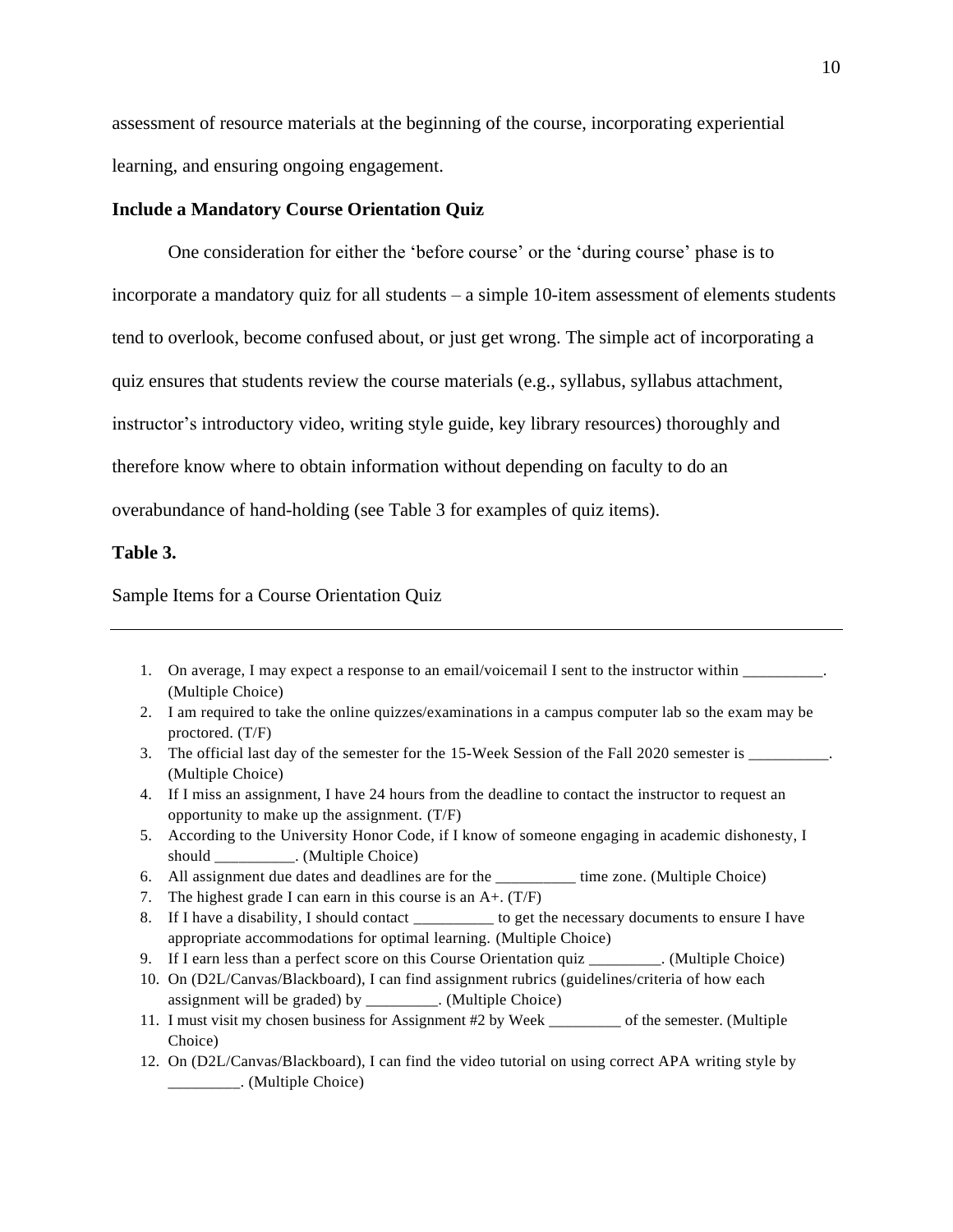The Course Orientation quiz may be administered and auto-scored via the course's learning management system, which also can provide instant feedback on their responses. Students can have unlimited attempts to obtain a perfect score; however, only the syllabus and the quiz will be visible to students until they obtain a perfect score. All other areas of the online course can be hidden under this special condition (sometimes called adaptive release or a similar term in learning management systems).

# **Incorporate Experiential Learning**

Regardless of the nature of the course subject matter, an often-missing element in online courses more commonly found in on-ground courses is experiential learning (Kolb, 1984). This factor may be included in the 'during course' phase of online course development. Online faculty should ensure that students are not just passive learners in the course. Instead, management educators can design assignments that require students to actively interact with their environment, community, each other, and the instructor. For example, students may be required to compose a discussion thread about an interview with someone in their desired career field, an observation of a course trial, a visit to a business site, or a question and answer session with a guest speaker at a corporate event identified by the instructor.

Faculty who are very technologically savvy may even opt to create a social media page for students to share their experiences with the course material or for the purposes of a specific assignment. Instructors may then share relevant course content with students via the social media page. A note of caution here, however, is to assess the level of technological proficiency of students so as not to cause undue anxiety related to having to learn a new form of technology.

11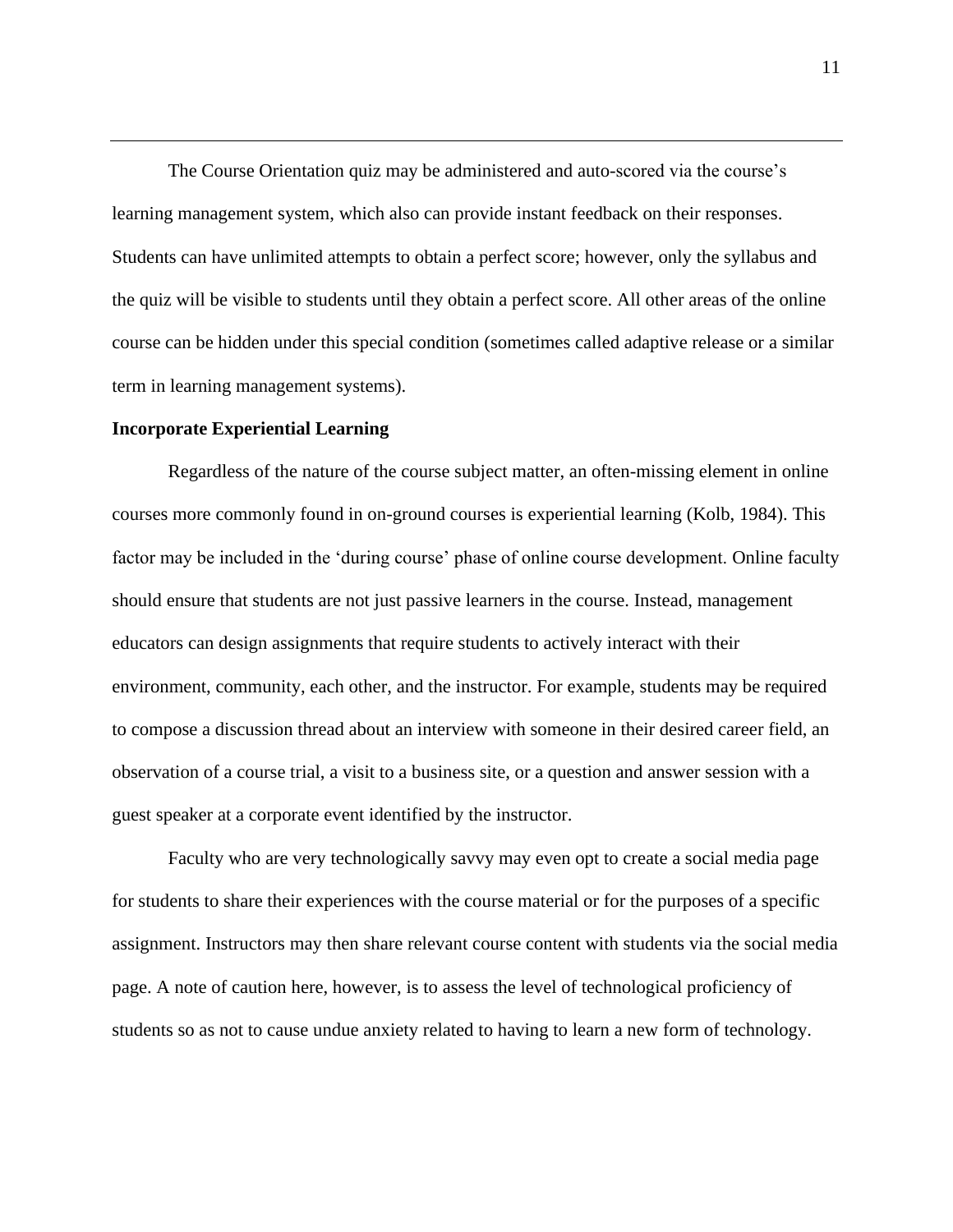Case-based learning and the use of games or simulations are other ways to introduce experiential learning (Mackavey & Cron, 2019).

#### **Ensure Ongoing Student Engagement**

It is critical to not allow one's course to be on a somewhat of an autopilot mode because students may become disengaged and easily left behind. This may be even more true for students new to online courses, or those enrolled in both online and on-ground courses concurrently in the same academic term. In fact, many students are grateful for the regular direct communication from faculty and report that the online course could effortlessly become 'out of sight and out of mind'. A good practice may be to communicate regularly with students (e.g., a weekly announcement or email reminder to the entire class) about upcoming tasks and or assignments. Instructors may also share trends in successes and challenges they see in students' assignments (e.g., address correct APA citation if identified as a challenge to students). Faculty should regularly review the online course gradebook and students' login activity to identify at-risk students who may benefit from additional, more personalized communication. This factor may also be included in the 'after course' phase.

In addition to top-down engagement between the online instructor and students, instructors should also encourage students' ongoing engagement with classmates. For example, asynchronous online discussion board assignments, found to be predictors of academic performance (Galikyan & Admiraal, 2019), can be assigned throughout the course term. In these graded assignments, students may discuss their results on self-assessments (e.g., personality tests), the key points in an online video (e.g., TedTalk), or related current events item. Moreover, instructors can require students' initial post to include a question to readers that will encourage additional conversation. Students should be required to respond to a minimum number of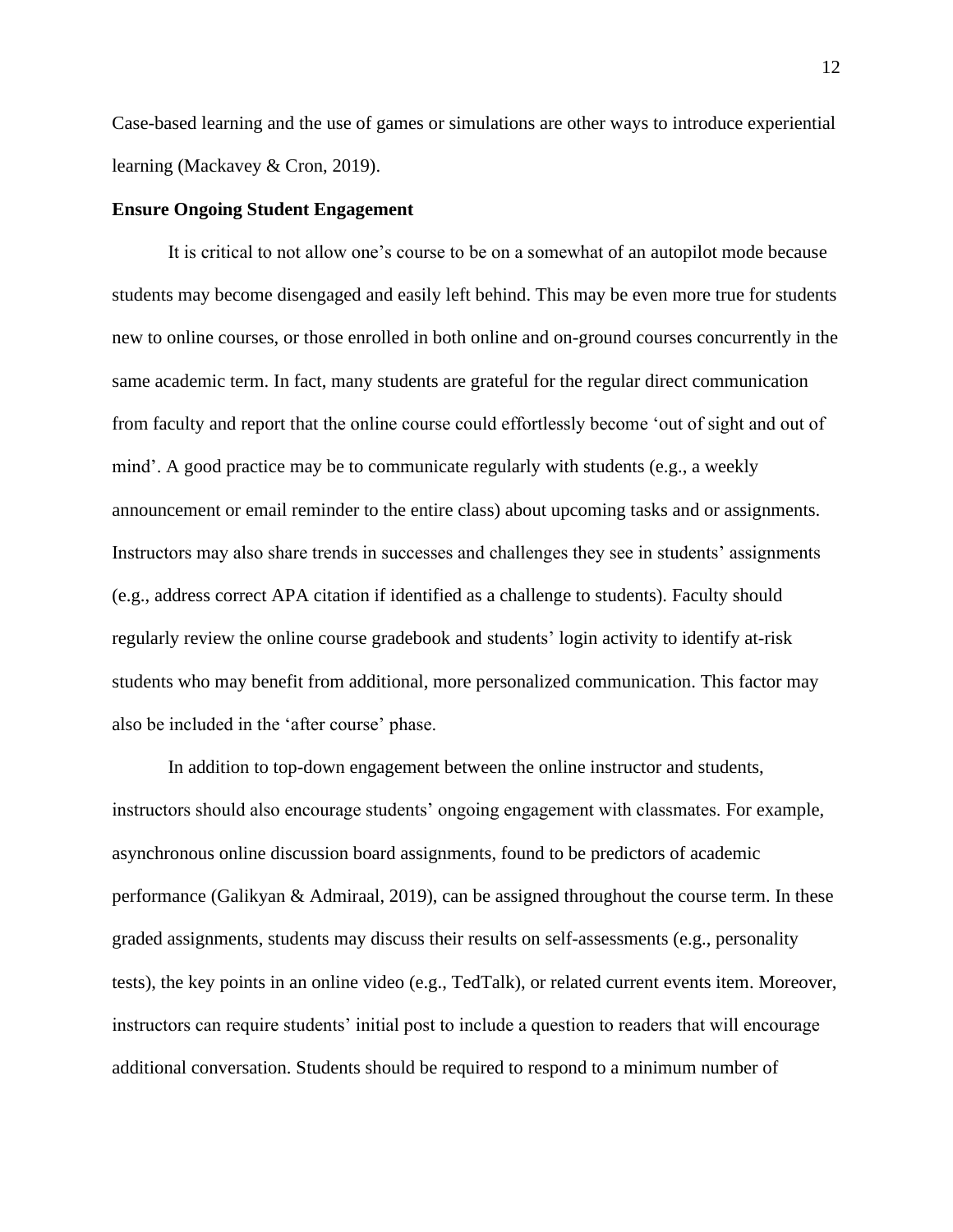classmates per week, and, if possible, different classmates each week. This will ensure that there is interaction with as many classmates as possible and that friends do not automatically just respond to each other's discussion posts.

## **Conclusion**

A perusal of fall 2019 articles in publications chronicling higher education (e.g., Piper, 2019) will highlight the sharp downward trend in overall enrollment across colleges and universities nationwide. However, the paradoxical upward trend in online course demand and enrollment creates a need for better online course development and teaching standards. Researchers continue to make strides in addressing some of the personal factors that indicate and support faculty readiness to embrace teaching online.

High levels of self-efficacy and self-disclosure were highlighted as key in how instructors can navigate online teaching technology and are willing and able to foster a satisfactory studentteacher relationship. Further training and organizational support should improve the likelihood of online teaching success and increase the quality of online courses and student learning.

Finally, whether self-selected or recruited, novice or veteran, online faculty may reference the user-friendly checklist of the OCDC (Baldwin & Ching, 2018) to improve the quality of their online course and increase the likelihood of high student achievement. They may also consider additional recommendations included in this chapter: 1) include a mandatory course orientation quiz; 2) incorporate experiential learning; and 3) actively ensure ongoing student engagement. In fact, some of the suggestions to incorporate experiential learning, such as the uses of case studies, simulations, and gamification (discussed in other chapters of this book in greater detail), may also further increase student engagement. Taken together, these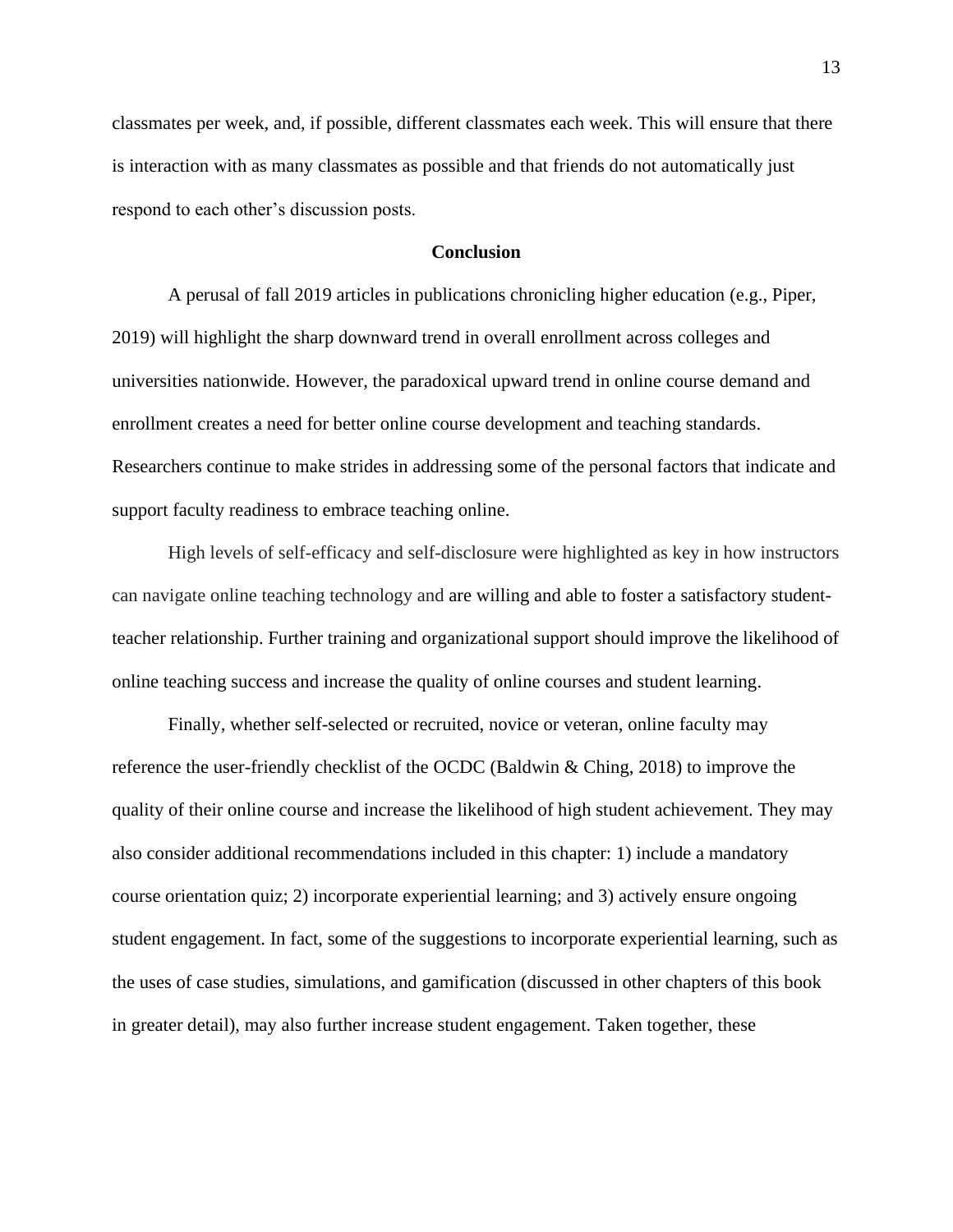recommendations may help the new online management educator form the foundation for a successful online teaching experience for both instructor and student.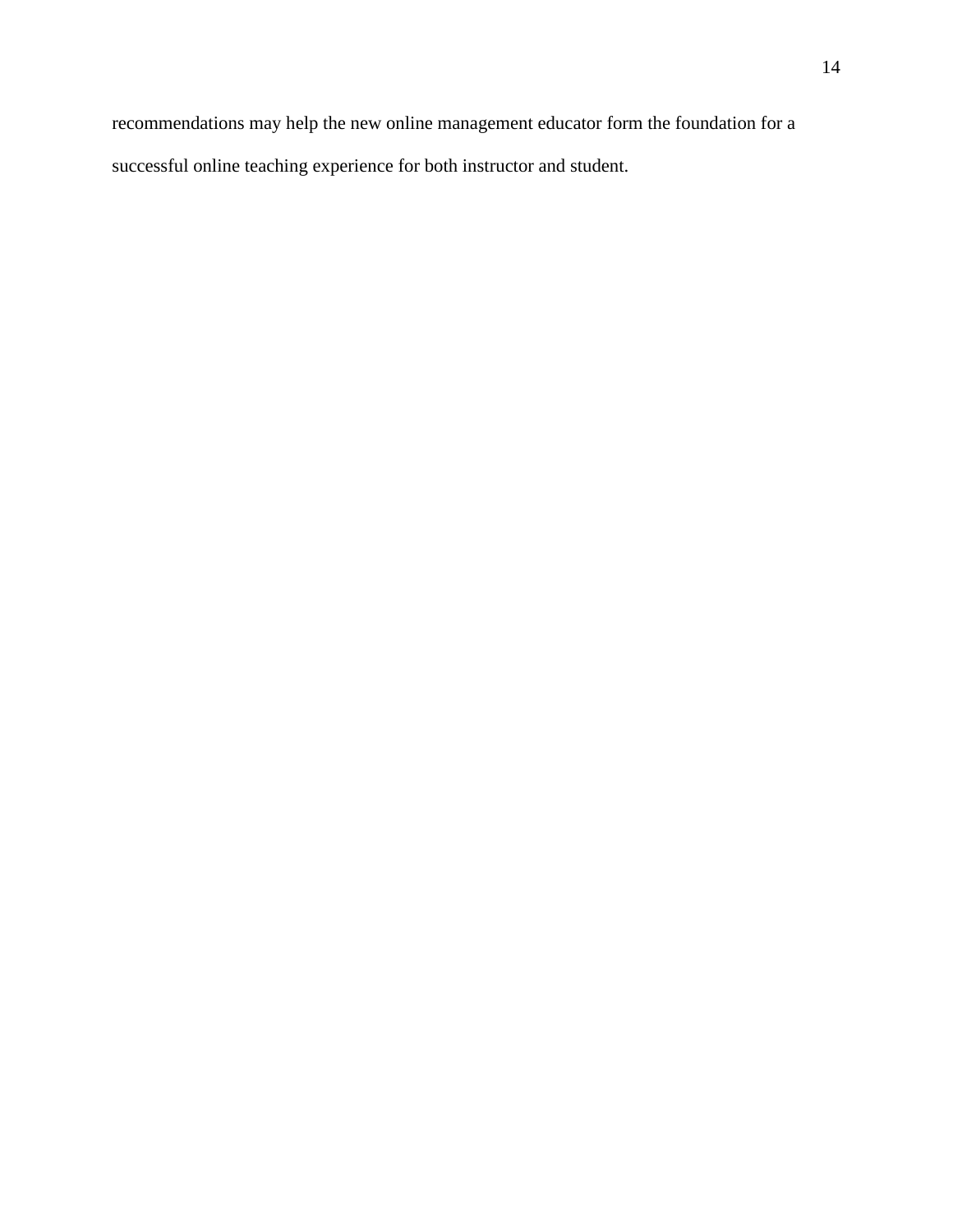#### References

- Allen, I. E., & Seaman, J. (2016). *Online report card: Tracking online education in the United States*. Babson Park, MA: Babson Survey Research Group.
- Baldwin, S. J., & Ching, Y. H. (2019). An online course design checklist: Development and users' perceptions. *Journal of Computing in Higher Education*, 31(1), 156-172.
- Dunbar, M., & Melton, T. D. (2018). Self-efficacy and training of faculty who teach Online. In Hodges C. (Ed.), *Self-Efficacy in Instructional Technology Contexts* (pp. 15-33). Cham, Switzerland: Springer.
- Galikyan, I., & Admiraal, W. (2019). Students' engagement in asynchronous online discussion: The relationship between cognitive presence, learner prominence, and academic performance. *The Internet and Higher Education*, *43*, 100692.

Kolb, D. A. (1984). Experiential Learning. Englewood Cliffs, NJ: Prentice-Hall.

- Kumar, P., Kumar, A., Palvia, S., & Verma, S. (2019). Online business education research: Systematic analysis and a conceptual model. *The International Journal of Management Education*, *17*(1), 26-35.
- Mackavey, C., & Cron, S. (2019, May). Innovative strategies: Increased engagement and synthesis in online advanced practice nursing education. *Nurse Education Today*, *76*, 85- 88.
- Mitchell, L. D., Parlamis, J. D., & Claiborne, S. A. (2015). Overcoming faculty avoidance of online education: From resistance to support to active participation. *Journal of Management Education*, *39*(3), 350-371.
- No significant difference. (n.d.). National Research Center for Distance Education and Technological Advancements. Retrieved from https://nosignificantdifference.org